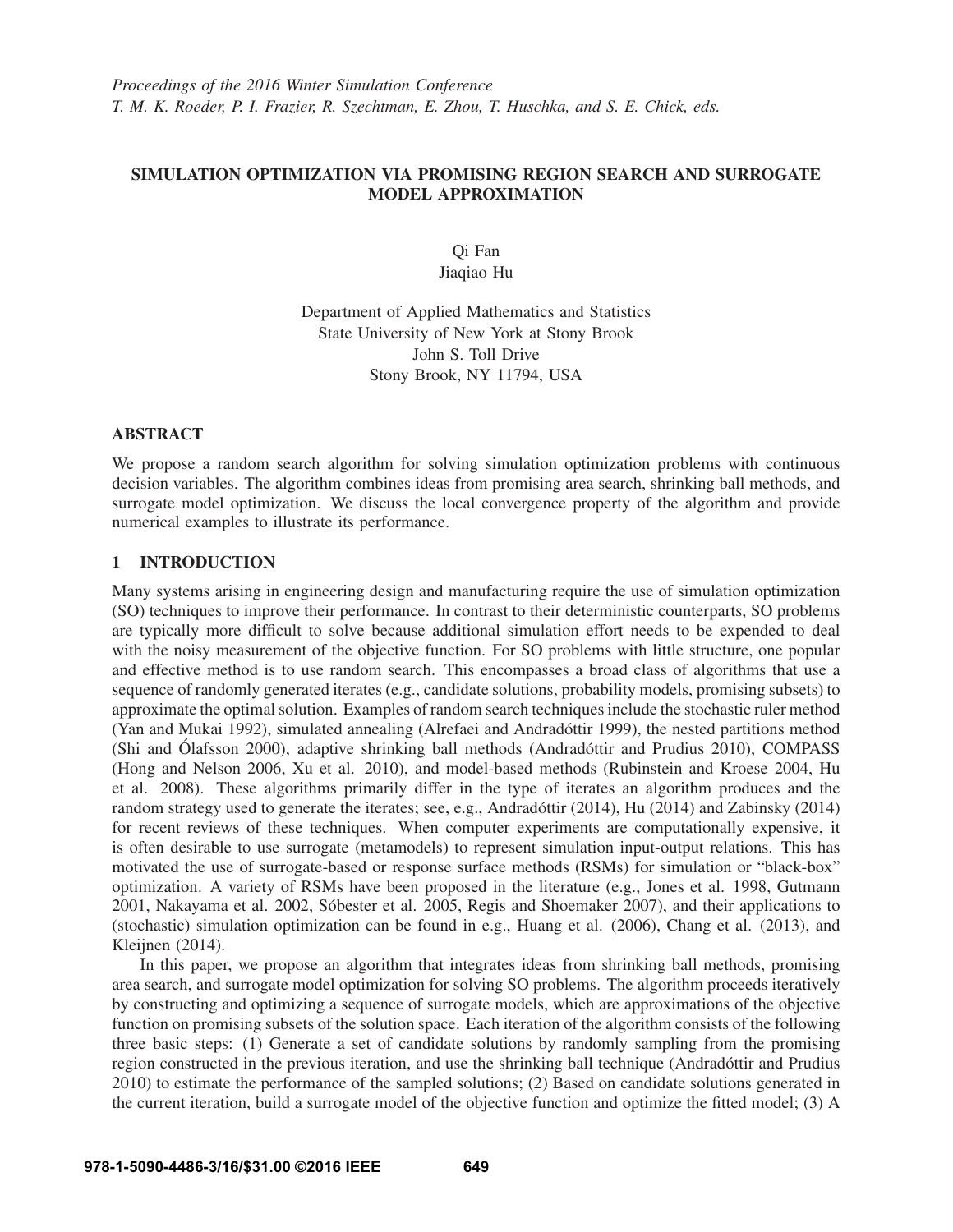new promising region containing an optimal solution to the surrogate model is then constructed by using an approach similar to that of Hong and Nelson (2006). Intuitively, the shrinking ball method reduces the simulation noise at a sampled solution by averaging observations at solutions that are close to it, thus avoiding the need to allocate multiple simulation replications to the same point. The use of promising area helps to concentrate the computational effort on subsets of the solution space. Additionally, the surrogate model uses sampling information to successively predict the response surface of the objective function, and when employed in conjunction with promising area search, may quickly direct the search to regions containing high quality solutions at no extra simulation effort. Under some appropriate conditions, we show that the algorithm converges with probability one to the set of locally optimal solutions.

The rest of this paper is organized as follows. We introduce the problem setting in Section 2 and provide a description of the algorithm in Section 3. The local convergence result is presented and its proof is outlined in Section 4. We conduct computational experiments in Section 5 to illustrate the algorithm and conclude in Section 6.

#### 2 PROBLEM SETTING

We consider the optimization problem

$$
\min_{x \in \mathbb{X}} H(x) = \mathbb{E}_{\phi}[h(x, \phi)],\tag{1}
$$

where X is a continuous compact subset of  $\mathbb{R}^d$ , *H* is a deterministic, real-valued function, and  $\phi$  is a random variable representing the stochastic uncertainty of the system. For a given solution *x*, we assume that the expected performance  $H(x)$  cannot be evaluated exactly, but its noisy estimate  $h(x, \phi)$  can be obtained through computer simulation. To simplify notation, we will sometimes suppress the dependency of *h* on the sample path  $\phi$  and simply write  $h(x)$  instead of  $h(x, \phi)$ .

# 3 ALGORITHM DESCRIPTION

We begin by introducing some notation. Let  $N_k$  be the number of candidate solutions sampled at the  $k$ th iteration of the algorithm and  $\Lambda_k$  be the set of sampled solutions. Let  $\{r_k\}_{k>1}$  be a sequence of deterministic positive real numbers. For a given  $x \in \mathbb{X}$ ,  $B(x, r) = \{y \in \mathbb{X} : d(x, y) < r\}$  denotes the ball with radius *r* and center *x*, where *d* is the Euclidean distance. At iteration *k*, the true performance  $H(x)$  at *x* is estimated by  $H_k(x)$ , the average of the objective function observations collected at all sampled candidate solutions in  $B(x, r_k) \cap \Lambda_k$ . Denote the number of elements in this set as  $N_k(x, r_k)$  for every point  $x \in \Lambda_k$  at the *k*th iteration. Let  $S_k(x)$  and  $P_k \subseteq \mathbb{X}$  be the surrogate model fitted and the promising region constructed at the *k*th iteration of the algorithm. The detailed algorithmic steps are given below.

#### Simulation Optimization via Promising Region Search and Surrogate Model Approximation (SOPS)

- **Step 0:** Set the iteration counter  $k = 0$ , and  $P_0 = \mathbb{X}$ . Specify a small positive constant  $\delta > 0$  and a shrinking ball strategy  $\{r_k\}_{k>1}$ .
- Step 1: Let  $k = k + 1$ . Uniformly sample a set of  $N_k$  candidate solution  $\Lambda_k = \{x_{k_1}, x_{k_2}, \dots, x_{k_{N_k}}\}$  from the current promising region  $P_{k-1}$ . Obtain sample performance at each  $x \in \Lambda_k$  and use the shrinking ball method to construct performance estimates  $H_k(x)$  for all  $x \in \Lambda_k$ .
- **Step 2:** Construct a surrogate model  $S_k(x)$  that interpolates the objective function estimates  $H_k(x)$  at the set of sampled points  $\Lambda_k$ .
- Step 3: Optimize the surrogate model  $S_k(x)$  on  $P_{k-1}$  to get a local minimizer  $x_k^*$ . Construct a promising area  $P_k$  based on  $x_k^*$  as follows:

$$
P_k = \left\{ x \in \mathbb{X} : d(x, x_k^*) \le d\left(x, y + 2(y - x_k^*)\frac{\delta}{d(x_k^*, y)}\right), \ \forall \ y \in \Lambda_k \right\}.
$$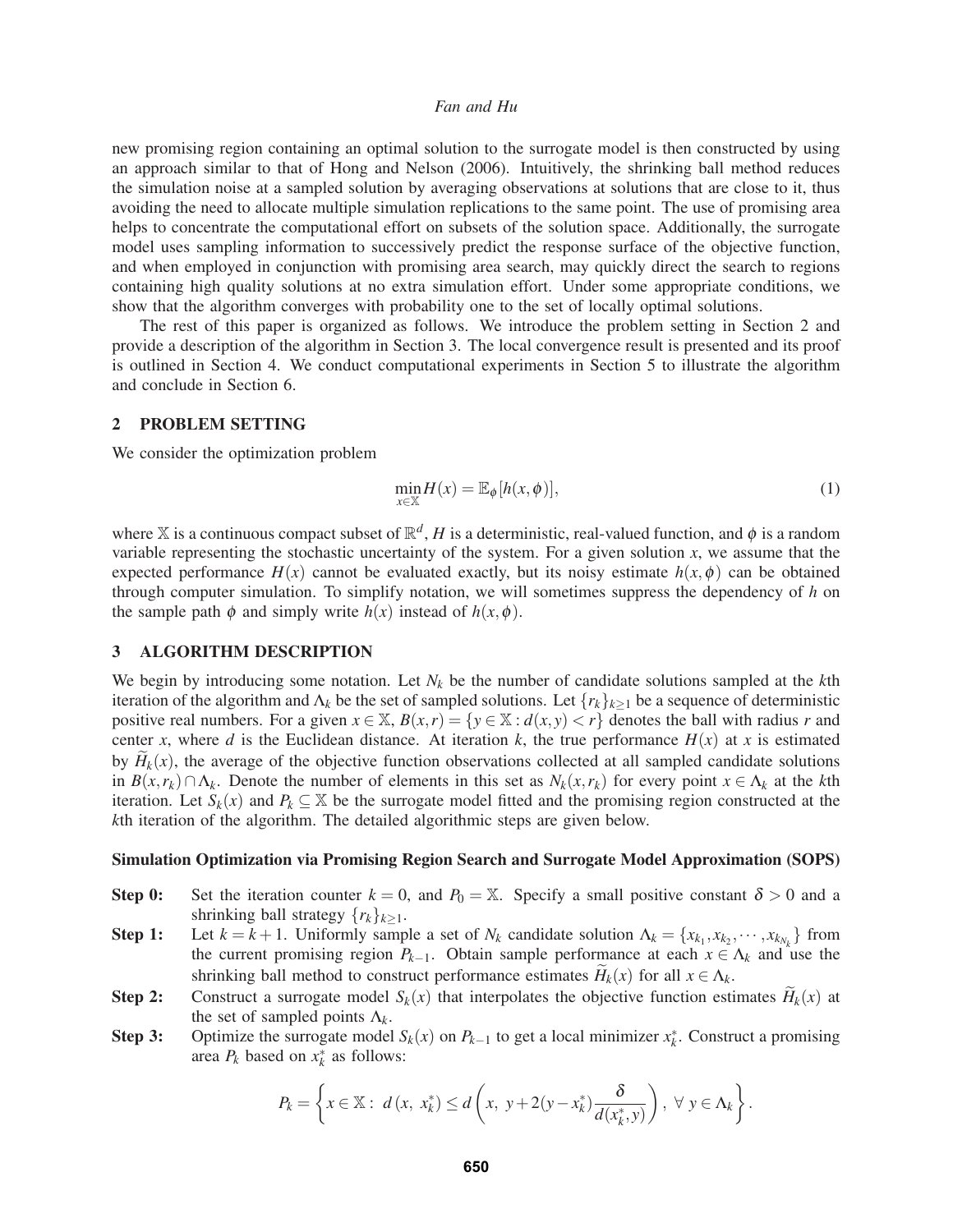Reiterate from Step 1 until a stopping condition is satisfied.

Note that at Step 1, any sampling measure  $F_k$  can be used to sample candidate solutions from the promising region  $P_{k-1}$ , provided that  $F_k(A) > 0$  for any measurable set  $A \subseteq P_{k-1}$  with positive Lebesgue measure. We have used a uniform distribution for simplicity. Step 2 requires the use of an interpolationbased fitting strategy, which ensures that  $S_k(x) = H_k(x)$  at all  $x \in \Lambda_k$ . The optimization at Step 3 can be carried out using any algorithm for deterministic optimization. The underlying assumption is that simulation experiments are much more expensive to run than evaluating the surrogate model, so that  $S_k(x)$  can be optimized relatively efficiently without any additional simulation effort. The optimizer  $x_k^*$  of  $S_k(x)$  is then used to construct a new promising region  $P_k$  of the solution space. This is conducted in a way that is very similar to the approach proposed in Hong and Nelson (2006), with the difference being that now there is an additional positive constant  $\delta > 0$  involved to prevent  $P_k$  from degenerating into a single point when the set of sampled points becomes dense in the neighborhood of  $x_k^*$ .

It is easy to observe that in SOPS, if there is no surrogate model and the promising region is taken to be the entire feasible region in all iterations, then the algorithm is identical to the deterministic shrinking ball algorithm discussed in Andradottir and Prudius (2010). On the other hand, if the solution space is (discrete) integer-ordered, then since each ball  $B(x, r_k)$  will only contain *x* itself (when  $r_k$  is small enough), the shrinking ball strategy reduces to the usual sample average approximation. Thus, the algorithm (without the surrogate model) becomes the COMPASS algorithm of Hong and Nelson (2006). In this respect, SOPS can be viewed as the extension of COMPASS to the continuous domain.

#### 4 LOCAL CONVERGENCE OF SOPS

In this section, we show that the sequence of surrogate model optimizers  $\{x_k^*\}_{k\geq 1}$  converges to the set of locally optimal solutions of (1) with probability one (w.p.1). Throughout this paper, a sequence  $a_k$  is said to be  $\Omega(k^n)$  if  $\exists c > 0$  and  $k_0 > 0$ , s.t.  $\forall k \geq k_0$ ,  $a_k \geq ck^n$  and to be  $\Theta(k^n)$  if  $\exists c_1, c_2 > 0$ ,  $\exists k_0 >$ 0, *s.t.*  $\forall k > k_0$ ,  $c_1 k^n \le a_k \le c_2 k^n$ . The following assumptions are needed in our analysis:

- A1: The objective function  $H(x)$  is Lipschitz continuous with Lipschitz constant  $L_1$ .<br>A2:  $\exists l > 2$ ,  $R \in \mathbb{R}^+, s.t. E[(h(x) H(x))^{2l}] < R$ ,  $\forall x \in \mathbb{X}$ , where  $h(x)$  is the sample
- A2:  $\exists l \ge 2$ ,  $R \in \mathbb{R}^+$ , *s.t.*  $E[(h(x) H(x))^{2l}] \le R$ ,  $\forall x \in \mathbb{X}$ , where  $h(x)$  is the sample performance at *x*.
- A3: The surrogate model  $S_k(x)$  satisfies  $S_k(x) = H_k(x)$ ,  $\forall x \in \Lambda_k$ . Moreover, all  $S_k(x)$  are twice differentiable with their Lipschitz constants uniformly bounded by  $L_2$  for all  $k$  w.p.1.
- A4:  $\exists \delta_0 > 0$  such that  $P(B(x_k^*, \delta_0)) \nsubseteq int(P_{k-1})$  *i.o.*) = 0, where *int*(*P<sub>k−1</sub>*) is the interior of *P<sub>k−1</sub>*.
- A5:  $\exists \kappa > 0$ , *s.t.*  $\inf_{x \in B(x_k^*, \delta_0)} \lambda_{min}(\mathbf{H}_{S_k}(x)) > \kappa$  for all *k* w.p.1, where  $\mathbf{H}_{S_k}(x)$  is the Hessian matrix of  $S_k$  at *x* and  $\lambda_{min}(\mathbf{H}_{S_k}(x))$  indicates its smallest eigenvalue.
- A6:  $N_k = \Theta(k^s)$  and  $r_k = \Omega(k^{-p/d})$  with  $\lim_{k \to \infty} r_k = 0$ , where  $1 p \le s < l 1$  and  $p < 1 (s + 1)/l$ .

A1 and A2 are the respective assumptions on the true objective function and the simulation noise. A3 is the condition imposed on the fitting strategy. A4 requires the local minimizer *x*∗ *<sup>k</sup>* to lie in the interior of the promising area and A5 states that the Hessian matrix of the surrogate model remains strictly positive definite within a small neighborhood of the local minimizer. A6 controls the sample size *Nk* used at each iteration and the decreasing speed of the shrinking ball radius.

Let *M* be the set of all local minimizers of (1). Our main convergence result shows that the sequence of the  $\delta_0$ -neighborhood of the surrogate model minimizers  $B(x_k^*, \delta_0)$  will contain *M* infinitely often (i.o.) w.p.1. By construction, it is easy to observe that the  $\delta$ -neighborhood of  $x_k^*$ ,  $B(x_k^*, \delta) \subseteq P_k$  for all k. The next result shows that the collection of sampled solutions will eventually become dense in *Pk*−1.

**Lemma 1.** For any  $\varepsilon > 0$  and  $x_k \in P_{k-1}$ , define  $A_k(x_k, \varepsilon) = \{\exists x \in \Lambda_k, d(x_k, x) < \varepsilon\}$ . If A1 and A6 hold, *then*  $P(\bar{A}_k(x_k, \varepsilon)$  *i.o.*) = 0.

*Proof.* Define  $\mathcal{F}_k = \sigma\{\Lambda_1, h(\Lambda_1), \Lambda_2, h(\Lambda_2), \cdots, \Lambda_k, h(\Lambda_k)\}, k = 1, 2, \cdots$  as the sequence of increasing σ-fields generated by the set of all sampled solutions and their performance estimates obtained up to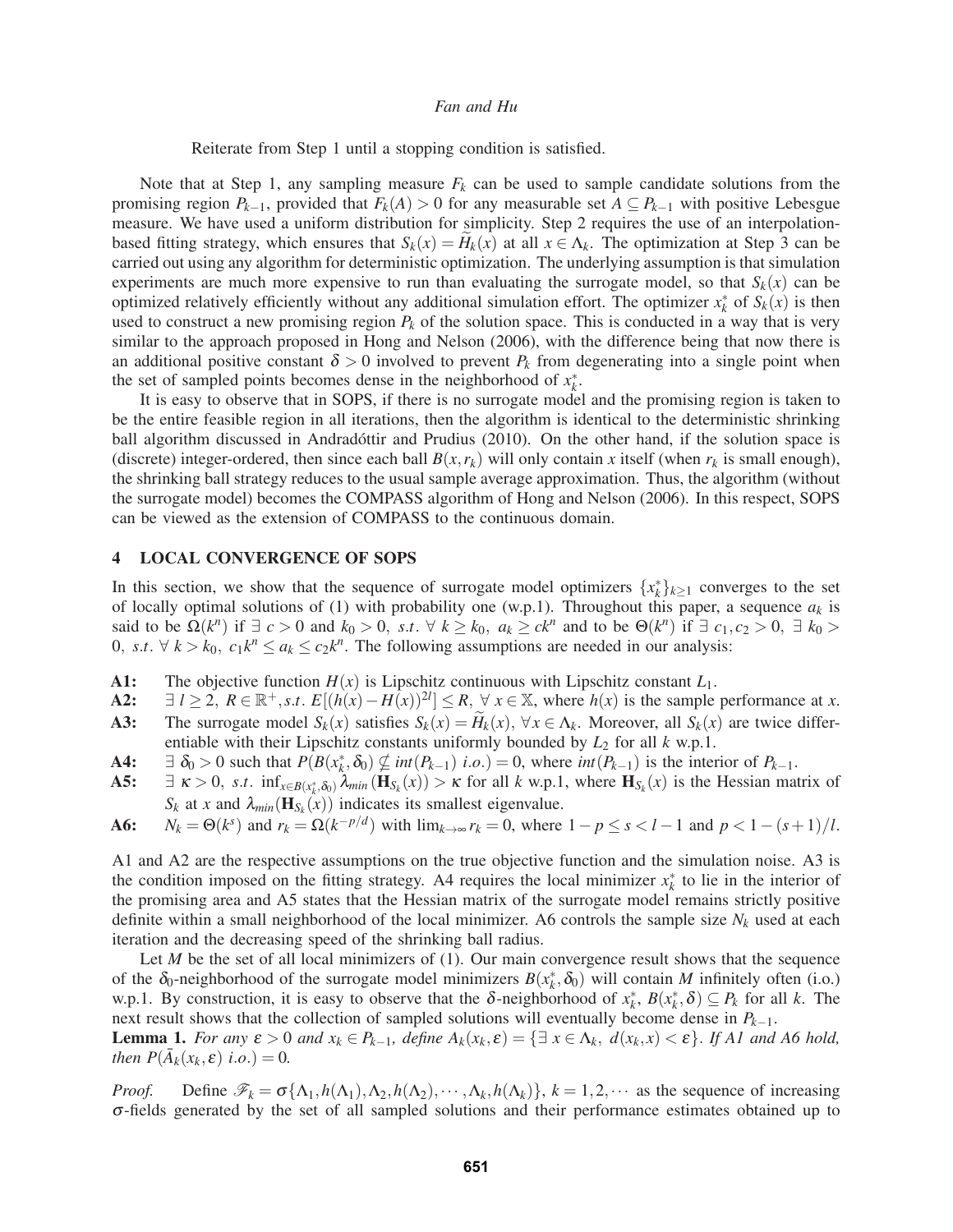iteration *k*. Note that given  $\mathcal{F}_k$ ,  $x_k^*$  is completely determined. Now we claim that for any  $x_k \in P_{k-1}$ ,  $\exists P_{\varepsilon} > 0$ , *s.t.*  $F_k(B(x_k, \varepsilon)) \ge P_{\varepsilon}$ , where recall that  $F_k$  is the uniform sampling measure used at the *k*th iteration. To see this, we let  $\eta = \min\{\frac{\delta}{2}, \frac{\epsilon}{2}\}\$  and  $z = x_k + (x_{k-1}^* - x_k) \frac{\eta}{d(x_{k-1}^*, x_k)}\$ . Then for any  $z' \in B(z, \eta)$ , we have

$$
d(x_{k-1}^*,z') \leq d(x_{k-1}^*,z) + d(z,z') \leq \max(\eta,\delta-\eta) + \eta \leq \delta \implies z' \in B(x_{k-1}^*,\delta).
$$
  

$$
d(x_k,z') \leq d(x_k,z) + d(z,z') \leq \eta + \eta \leq \varepsilon \implies z' \in B(x_k,\varepsilon).
$$

Therefore,  $B(z, \eta) \subseteq B(x_{k-1}^*, \delta) \cap B(x_k, \varepsilon)$ , which implies that  $B(z, \eta) \subseteq P_{k-1} \cap B(x_k, \varepsilon)$ . Since  $F_k$  is uniform, we have  $F_k(B(x_k, \varepsilon)) \ge F_k(B(z, \eta)) \ge P_\varepsilon > 0$ , where  $P_\varepsilon := \frac{Vol(B_\eta)}{Vol(\mathbb{X})}$  with  $Vol(B_\eta)$  being the volume of any ball with radius  $\eta$ .

Consequently, we have  $P(\bar{A}_k(x_k, \varepsilon)) = E[P(\bar{A}_k(x_k, \varepsilon)|\mathcal{F}_{k-1})] \leq (1 - P_{\varepsilon})^{N_k}$  for each  $k \geq 1$ , and by A6,  $\sum_{k=0}^{\infty} P(\bar{A}_k(x_k, \varepsilon)) \leq \sum_{k=0}^{\infty} (1 - P_{\varepsilon})^{N_k} < \infty$ . By the Borel-Cantelli lemma, we obtain  $P(\bar{A}_k(x_k, \varepsilon))$  *i.o.*) = 0.

Lemma 2 below states that on the promising area  $P_{k-1}$ , the true objective function  $H(x)$  can be closely approximated by the surrogate model  $S_k(x)$ . **Lemma 2.** For any  $\varepsilon > 0$  and  $x_k \in P_{k-1}$ , let  $\Delta_k(x_k, \varepsilon) = \{ |S_k(x_k) - H(x_k)| > \varepsilon \}$ . If A1-A3 and A6 hold,

*then*  $P(\Delta_k(x_k, \varepsilon)$  *i.o.*) = 0*.* 

*Proof.* Define  $D_k = \{ \forall x_k \in \Lambda_k, N_k(x_k, r_k) \ge L_k \}$ , where  $N_k(x_k, r_k)$  is the number of elements in the set  $B(x_k, r_k) \cap \Lambda_k$ , as defined before, and  $L_k = \Theta(k^q)$ , where *q* satisfies  $p + q < 1$  and  $ql - s > 1$ . It is not hard to see when A6 is satisfied, this *q* exists. Since  $r_k \to 0$  as  $k \to \infty$ ,  $N_k = \Theta(k^s)$ , then  $\exists k' \in \mathbb{N}, c_1, c_2 \in \mathbb{R}^+, s.t. \forall k \geq k', r_k \leq \frac{\varepsilon}{4L_1}, L_k \geq c_1 k^q, N_k \leq c_2 k^s$ , and also let  $\varepsilon' = \frac{\varepsilon}{2(L_1 + L_2)}$ . So for any  $k > k'$ , ∀  $x_k \in P_{k-1}$ ,

$$
P(|S_k(x_k) - H(x_k)| > \varepsilon |\mathcal{F}_{k-1})
$$
  
\n
$$
\leq P(|S_k(x_k) - H(x_k)| > \varepsilon, A_k(x_k, \varepsilon') |\mathcal{F}_{k-1}) + P(\bar{A}_k(x_k, \varepsilon') |\mathcal{F}_{k-1})
$$
  
\n
$$
= P(|S_k(x_k) - H(x_k)| > \varepsilon, \cup_{x'_k \in A_k} d(x_k, x'_k) < \varepsilon' |\mathcal{F}_{k-1}) + P(\bar{A}_k(x_k, \varepsilon') |\mathcal{F}_{k-1})
$$
  
\n
$$
\leq |\Delta_k| P(|S_k(x_k) - H(x_k)| > \varepsilon, d(x_k, x'_k) < \varepsilon' |\mathcal{F}_{k-1}) + P(\bar{A}_k(x_k, \varepsilon') |\mathcal{F}_{k-1})
$$
  
\n
$$
\leq N_k P(|S_k(x_k) - S_k(x'_k)| + |S_k(x'_k) - H(x'_k)| + |H(x'_k) - H(x_k)| > \varepsilon, d(x_k, x'_k) < \varepsilon' |\mathcal{F}_{k-1})
$$
  
\n
$$
+ P(\bar{A}_k(x_k, \varepsilon') |\mathcal{F}_{k-1})
$$
  
\n
$$
\leq c_2 k^s P(|S_k(x'_k) - H(x'_k)| > \varepsilon/2 |\mathcal{F}_{k-1}) + P(\bar{A}_k(x_k, \varepsilon') |\mathcal{F}_{k-1})
$$
  
\n
$$
\leq c_2 k^s P(|S_k(x'_k) - H(x'_k)| > \varepsilon/2, D_k |\mathcal{F}_{k-1}) + P(\bar{A}_k(x_k, \varepsilon') |\mathcal{F}_{k-1}) + c_2 k^s P(\bar{D}_k |\mathcal{F}_{k-1})
$$
  
\n
$$
= c_2 k^s P(|\sum_{i=1}^{N_k(x'_k, r_k)} (h(x_i) - H(x'_k)) / N_k(x'_k, r_k)| > \varepsilon/2, D_k |\mathcal{F}_{k-1})
$$
  
\n
$$
+ P(\bar{A}_k(x_k, \varepsilon') |\mathcal{F}_{k-1}) + c_2 k^s P(\bar{D}_k |\mathcal{F}_{k-1})
$$
  
\n
$$
\leq c_2 k^s P(|\sum_{i=1}^{
$$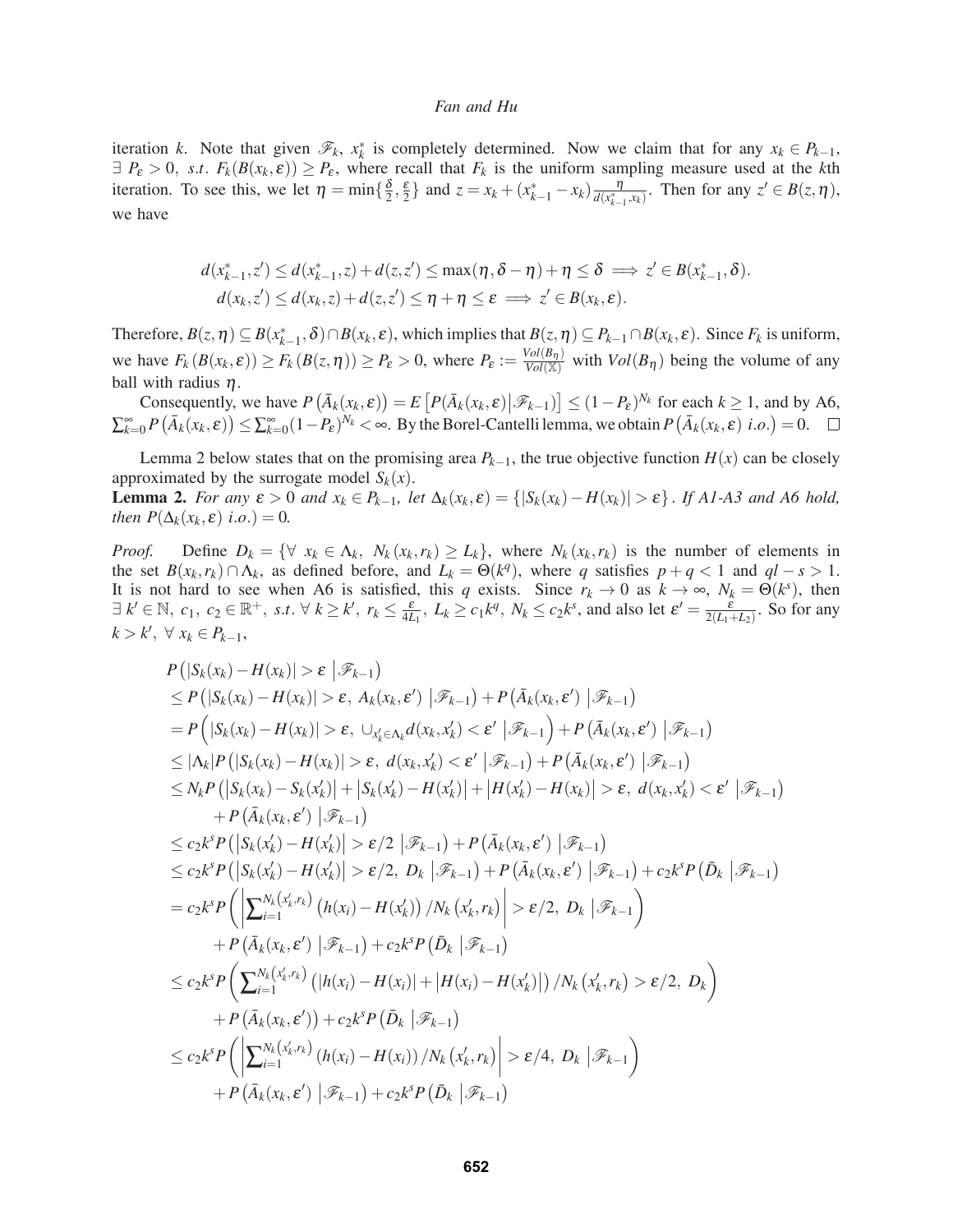$$
\leq \frac{C}{k^{ql-s}} + P\left(\bar{A}_k(x_k, \varepsilon') \, \left| \mathcal{F}_{k-1}\right) + c_2 k^s P\left(\bar{D}_k \, \left| \mathcal{F}_{k-1}\right),\right.\right) \tag{2}
$$

where  $x'_k \in \Lambda_k$  is a sampled point during iteration *k* that is at most  $\varepsilon'$  away from  $x_k$ , and  $\{x_i\}_{i=1}^{N_k(x'_k, r_k)}$  are those points in  $B(x_k', r_k) \cap \Lambda_k$ . The fourth inequality is true because of  $d(x_k, x_k') < \varepsilon'$  and the Lipschitz continuous property of the original function and the surrogate model. The seventh inequality holds since every  $x_i$  is within radius  $r_k$  of  $x'_k$  and  $r_k \leq \frac{\varepsilon}{4L_1}$ . The first term in the last inequality is a direct result of lemma 1 in Andradóttir and Prudius (2010). So (2) implies  $P(|S_k(x_k) - H(x_k)| > \varepsilon) \le \frac{C}{k^{q-1}} + P(\bar{A}_k(x_k, \varepsilon')) + c_2 k^s P(\bar{D}_k)$ when  $k > k'$ .

As a result, we can obtain  $\sum_{k=1}^{\infty} P(|S_k(x_k) - H(x_k)| > \varepsilon) < \infty$  by noticing that  $ql - s > 1$  and applying the result of lemma 1 and a slightly modification of lemma 2 in Andradottir and Prudius (2010) with the ´ simple size on the order of  $\Theta(k^s)$  ( $s \ge 1-p$ ). The result then follows from the Borel-Cantelli lemma.  $\Box$ 

Let  $cl(B(x_k^*, \delta_0))$  be the closure of  $B(x_k^*, \delta_0)$ . Since  $cl(B(x_k^*, \delta_0))$  is compact, by using an argument similar to the proof of lemma 4.1 in Hu et al. (2012), it can be seen that the result in lemma 2 holds uniformly on  $cl(B(x_k^*, \delta_0))$ .

**Proposition 1.** For any  $\varepsilon > 0$ , if A1-A4 and A6 hold, then  $P\left(\max_{x \in cl(B(x_k^*, \delta_0))} |S_k(x) - H(x)| > \varepsilon$  i.o.) = 0. The main result is shown in Theorem 1 below.

**Theorem 1** If A1-A6 hold, then for any  $0 < \delta' \leq \delta_0$ ,  $P(B(x_k^*, \delta') \cap M = \emptyset$  *i.o.*) = 0.

*Proof.* For any  $0 < \delta' \leq \delta_0$ , let  $x_k = \arg\min_{x \in cl(B(x_k^*, \delta'))} H(x)$ . If  $B(x_k^*, \delta') \cap M = \emptyset$ , then  $x_k$  must lie on the boundary of  $B(x_k^*, \delta')$  and  $d(x_k, x_k^*) = \delta'$ . Consider the Taylor expansion of  $S_k(x)$  in the neighborhood of  $x_k^*$ ,

$$
S_k(x_k) = S_k(x_k^*) + \nabla^T S_k(x_k^*)(x_k - x_k^*) + \frac{1}{2}(x_k - x_k^*)^T \mathbf{H}_{S_k}(\bar{x})(x_k - x_k^*),
$$

where  $\bar{x} \in B(x_k^*, \delta')$ . If  $B(x_k^*, \delta') \subseteq int(P_{k-1})$ , since  $x_k^* = \operatorname{argmin}_{x \in B(x_k^*, \delta')} S_k(x)$ , we have  $\nabla^T S_k(x_k^*) = 0$ , and by A5,  $(x_k - x_k^*)^T \mathbf{H}_{S_k}(\bar{x})(x_k - x_k^*) \geq \lambda_{min}(\mathbf{H}_{S_k}(\bar{x})) d(x_k, x_k^*)^2 \geq \kappa \delta'^2$ . This implies that  $|S_k(x_k) - S_k(x_k^*)| \geq$  $\kappa \delta^{2}/2$ . On the other hand,

$$
|S_k(x_k) - S_k(x_k^*)| \le |S_k(x_k) - H(x_k)| + |H(x_k) - S_k(x_k^*)|
$$
  
\n
$$
\le \max_{x \in cl(B(x_k^*, \delta'))} |S_k(x) - H(x)| + |\min_{x \in cl(B(x_k^*, \delta'))} H(x) - \min_{x \in cl(B(x_k^*, \delta'))} S_k(x)|
$$
  
\n
$$
\le 2 \max_{x \in cl(B(x_k^*, \delta'))} |S_k(x) - H(x)|
$$

Consequently,  $B(x_k^*, \delta') \cap M = \emptyset$  and  $B(x_k^*, \delta') \subseteq int(P_{k-1})$  implies  $\max_{x \in cl(B(x_k^*, \delta'))} |S_k(x) - H(x)| \ge \kappa \delta'^2/4$ . It follows that

$$
P\Big(\{B(x_k^*,\delta')\cap M=\varnothing\}\cap\{B(x_k^*,\delta')\subseteq int(P_{k-1})\}\Big)\leq P\left(\max_{x\in cl(B(x_k^*,\delta'))}|S_k(x)-H(x)|\geq \kappa\delta'^2/4\right)
$$

Hence, by directly applying Proposition 1, we obtain

$$
P\Big(\{B(x_k^*, \delta') \cap M = \varnothing\} \cap \{B(x_k^*, \delta') \subseteq int(P_{k-1})\} \ i.o.\Big)
$$
  
\n
$$
\leq P\Big(\max_{x \in cl(B(x_k^*, \delta'))} |S_k(x_k) - H(x_k)| \geq \kappa \delta'^2 / 4 \ i.o.\Big)
$$
  
\n= 0,

If follows that if  $B(x_k^*, \delta') \cap M = \emptyset$  occurs infinitely often, then  $B(x_k^*, \delta') \nsubseteq int(P_{k-1})$  must also occur infinitely often. This in turn implies that  $P(B(x_k^*, \delta') \cap M = \emptyset$  *i.o.*) = 0 by Assumption A4.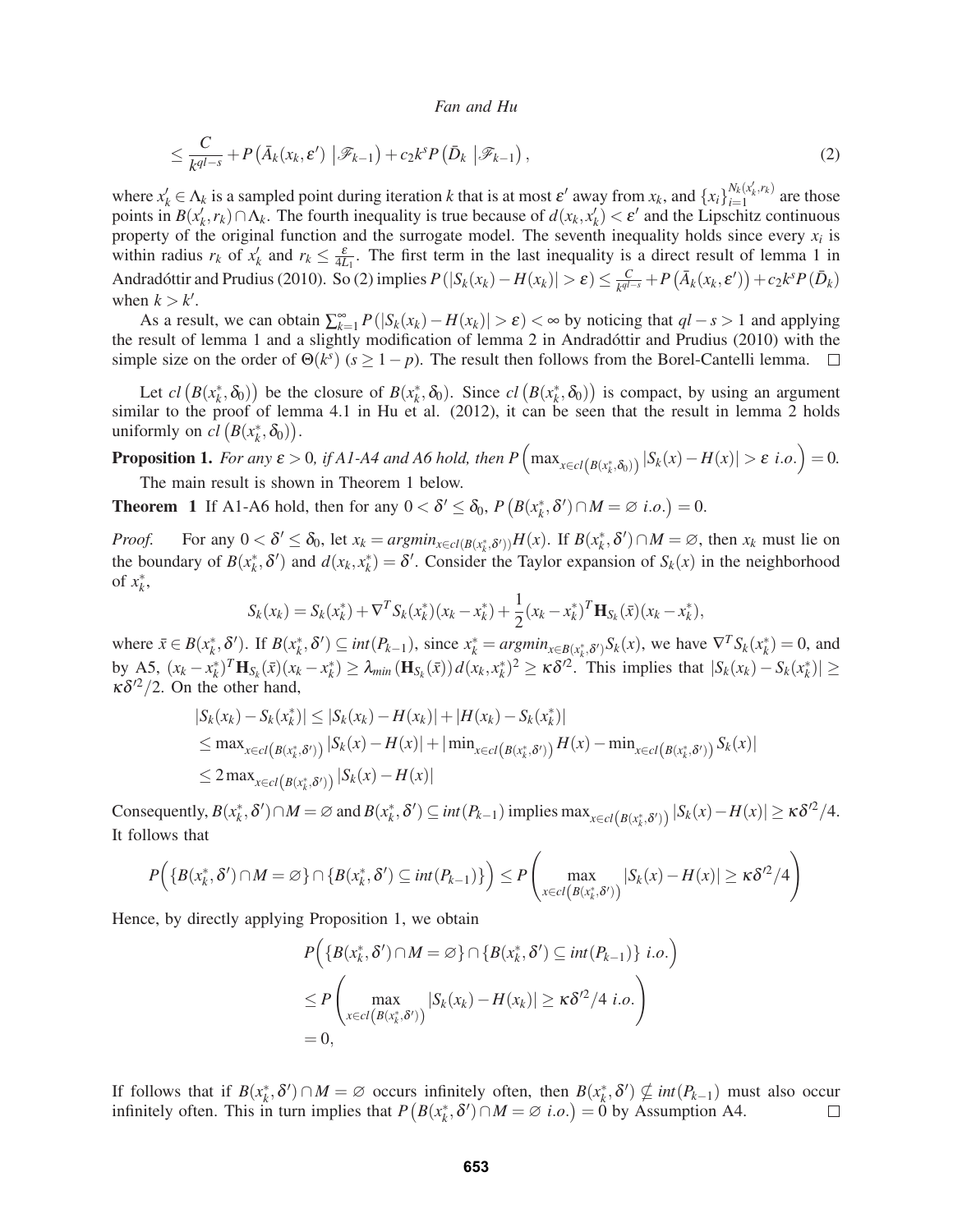## 5 NUMERICAL EXAMPLES

In this section, we illustrate the performance of SOPS on several continuous stochastic optimization problems. In our implementation, we have used a MCMC technique discussed in Smith (1984) to sample candidate solutions from the promising region at each iteration. It has been shown that this method asymptotically generates uniform points in a bounded region. The surrogate model is constructed using the radial basis function (RBF) approximation (Bishop 1995), which has been successfully used as a curve fitting tool in surrogate model-based optimization. The specific approximator considered here is a linear combination of RBFs of the following form:  $S_k(x) = \sum_{i=1}^{N_k} w_i \phi(||x - x_i||)$ , where  $\phi(r) = r^3$ ,  $N_k$  is the total number of solutions sampled during iteration  $k$ ,  $x_i$ 's are the sampled solutions, and  $w_i$ 's are the weights that can be obtained by solving a system of linear equations. In all testing cases, we set  $\delta = 0.1$ . Since the shrinking ball radius is on the order  $\Omega(k^{-p/d})$  and the choice of the sample size  $N_k$  is on the order of  $\Theta(k^s)$ , where  $1-p \le s \le l-1$ ,  $p < 1-(s+1)/l$  and *d* is the dimension of the problem, we simply choose the radius in the form of  $\frac{a}{k^{0.5/a}}$  and the sample size to be max( $\sqrt{k}$ ,4), with the value of *a* taken to be 5% of the length of the domain in each direction.

The following four test functions with additive noise are used in our experiments.

#### (1) Goldstein-Price function with additive noise

$$
h_1(x, \phi_1) = (1 + (x_1 + x_2 + 1)^2 (19 - 14x_1 + 3x_1^2 - 14x_2 + 6x_1x_2 + 3x_2^2))
$$
  

$$
(30 + (2x_1 - 3x_2)^2 (18 - 32x_1 + 12x_1^2 + 48x_2 - 36x_1x_2 + 27x_2^2)) + \phi_1
$$

where  $-3 \le x_i \le 3$ ,  $i = 1,2$  and  $\phi_1 \sim \mathcal{N}(0,100)$ . The function  $H_1(x) = E_{\phi_1}[h_1(x,\phi_1)]$  has three local minima  $(-0.6, -0.4), (1.8, 0.2), (1.2, 0.8)$  and a global minumum  $x_1^* = (0, -1)$  with function value  $H_1(x_1^*) = 3$ .

# (2) Schwefel function with additive noise (d=10)

$$
h_2(x, \phi_2) = 201.8432n - \sum_{i=1}^d x_i sin(\sqrt{|x_i|}) + \phi_2
$$

where  $-200 \le x_i \le 250$ ,  $i = 1, 2, \dots, d$  and  $\phi_2 \sim \mathcal{N}(0, 100)$ . The function  $H_2(x) = E_{\phi_2} [h_2(x, \phi_2)]$ has global minimum at  $x_2^* = (203.814, 203.814, \dots, 203.814)$  with function value  $H_2(x_2^*) = 0$ .

# (3) Rastrigin function with additive noise (d=10)

$$
h_3(x, \phi_3) = 10d + \sum_{i=1}^d x_i^2 - 10cos(2\pi x_i) + \phi_3
$$

where  $-5.12 \le x_i \le 5.12$ ,  $i = 1, 2, \dots, d$  and  $\phi_3 \sim \mathcal{N}(0, 25)$ . The function  $H_3(x) = E_{\phi_3} [h_3(x, \phi_3)]$ has global minimum at  $x_3^* = (0, 0, \dots, 0)$  with function value  $H_3(x_3^*) = 0$ .

(4) Trigonometric function with additive noise (d=10)

$$
h_4(x, \phi_4) = \sum_{i=1}^d \left[ 8\sin^2\left(7(x_i - 0.9)^2\right) + 6\sin^2\left(14(x_i - 0.9)^2\right) + (x_i - 0.9)^2\right] + \phi_4
$$

where  $-2 \le x_i \le 3$ ,  $i = 1, 2, \dots, d$  and  $\phi_4 \sim \mathcal{N}(0, 25)$ . The function  $H_4(x) = E_{\phi_4}[h_4(x, \phi_4)]$  has global minimum at  $x_4^* = (0.90009, 0.90009, \dots, 0.90009)$  with function value  $H_4(x_4^*) = 0$ .

#### 5.1 Numerical Results

We compare the performance of our algorithm with that of the the well-known simultaneous perturbation stochastic approximation (SPSA) (Spall 1992). To illustrate the effect of surrogate models on the algorithm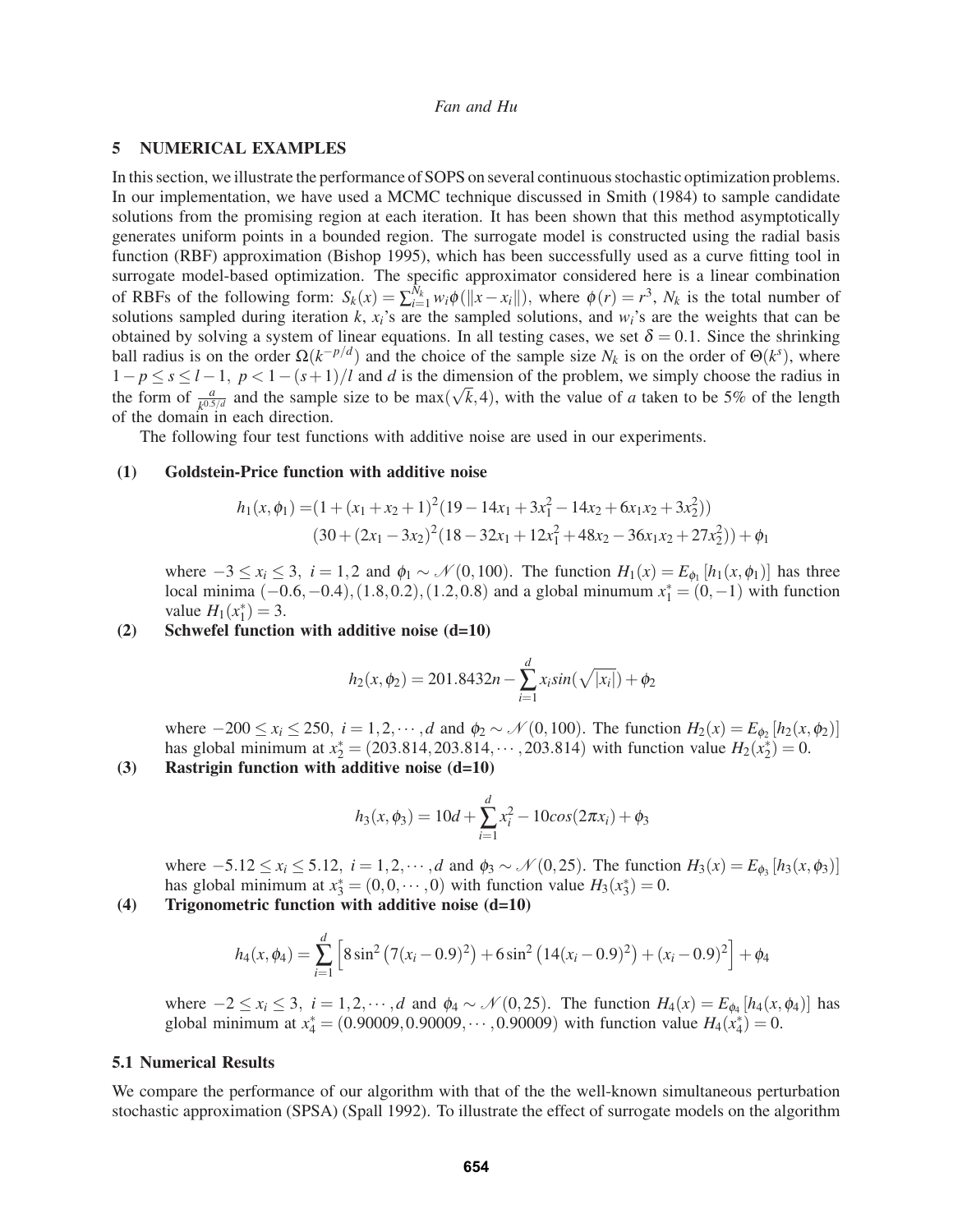performance, we have also included in our comparison a version of the SOPS algorithm called SOP. SOP has the same structure as SOPS but without the surrogate model approximation at each iteration. The choices of the parameters for these algorithms are listed in Table 1 and Table 2, where *k* is the number of iterations,  $r_k$  is the shrinking ball radius,  $\delta$  is used in constructing the promising area as defined in Step 3 of SOPS, and  $\alpha_k$ ,  $c_k$  are the respective step size and the simultaneous perturbation size used in SPSA, which are chosen by trial and error.

Table 1: The Choices of  $r_k$  and  $\delta$  in SOPS and SOP.

|             | $r_k$                        | δ   |
|-------------|------------------------------|-----|
| $h_1(d=2)$  | 0.2<br>$k^{0.5/2}$           | 0.1 |
| $h_2(d=10)$ | 20<br>$\frac{1}{k^{0.5/10}}$ | 0.1 |
| $h_3(d=10)$ | 0.4<br>$\sqrt{k^{0.5}/10}$   | 0.1 |
| $h_4(d=10)$ | $\sqrt{k^{0.5}/10}$          | 0.1 |

| Table 2: The Choices of $\alpha_k$ and $c_k$ in SPSA. |  |  |  |  |  |  |
|-------------------------------------------------------|--|--|--|--|--|--|
|-------------------------------------------------------|--|--|--|--|--|--|

|             | $\alpha_k$            | $c_k$                     |
|-------------|-----------------------|---------------------------|
| $h_1(d=2)$  | $\sqrt{(k+5000)^{1}}$ | $\sqrt{(k+50000)^{0.25}}$ |
| $h_2(d=10)$ | $\frac{10}{(k+1)^1}$  | $\sqrt{(k+50000)^{0.25}}$ |
| $h_3(d=10)$ | $(k+1000)^{1}$        | $(k+50000)^{0.25}$        |
| $h_4(d=10)$ | $(k+1000)^{1}$        | $(k+50000)^{0.25}$        |

Figure 1 shows the performance of the three comparison algorithms, averaged over 30 independent replication runs on each test case. The use of promising region search in SOPS and SOP allows the algorithms to quickly locate promising subsets of the solution space. We see that both algorithms show faster initial improvements than SPSA in all cases. Moreover, as compared with SOP, SOPS uses a surrogate model to approximate the response surface of the objective function. This may provide a better and accurate prediction of promising regions, leading to improved algorithm performance. We see that in almost all cases, SOPS finds better solutions than SOP does.

# 6 CONCLUSION

We have proposed a random search-based optimization algorithm for solving SO problems with continuous decision variables. The algorithm combines ideas of promising area search and surrogate model approximation, and estimates the objective function values at sampled points using the shrinking ball method. We have discussed the local convergence property of the algorithm and carried out preliminary simulation experiments to illustrate its performance.

# ACKNOWLEDGMENTS

This work was supported by the National Science Foundation under Grant CMMI-1634627.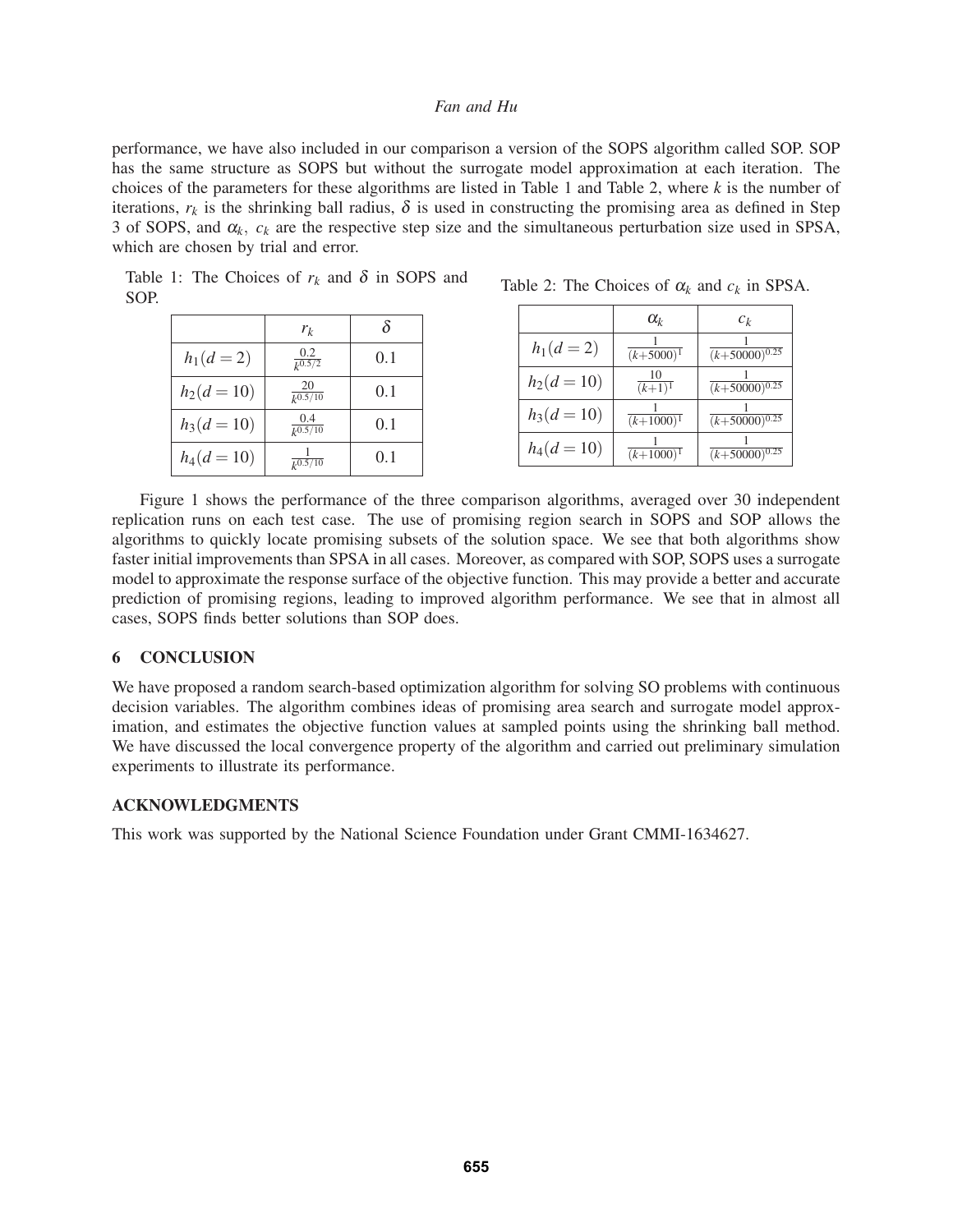*Fan and Hu*



Figure 1: Averaged Performance of the Test Functions.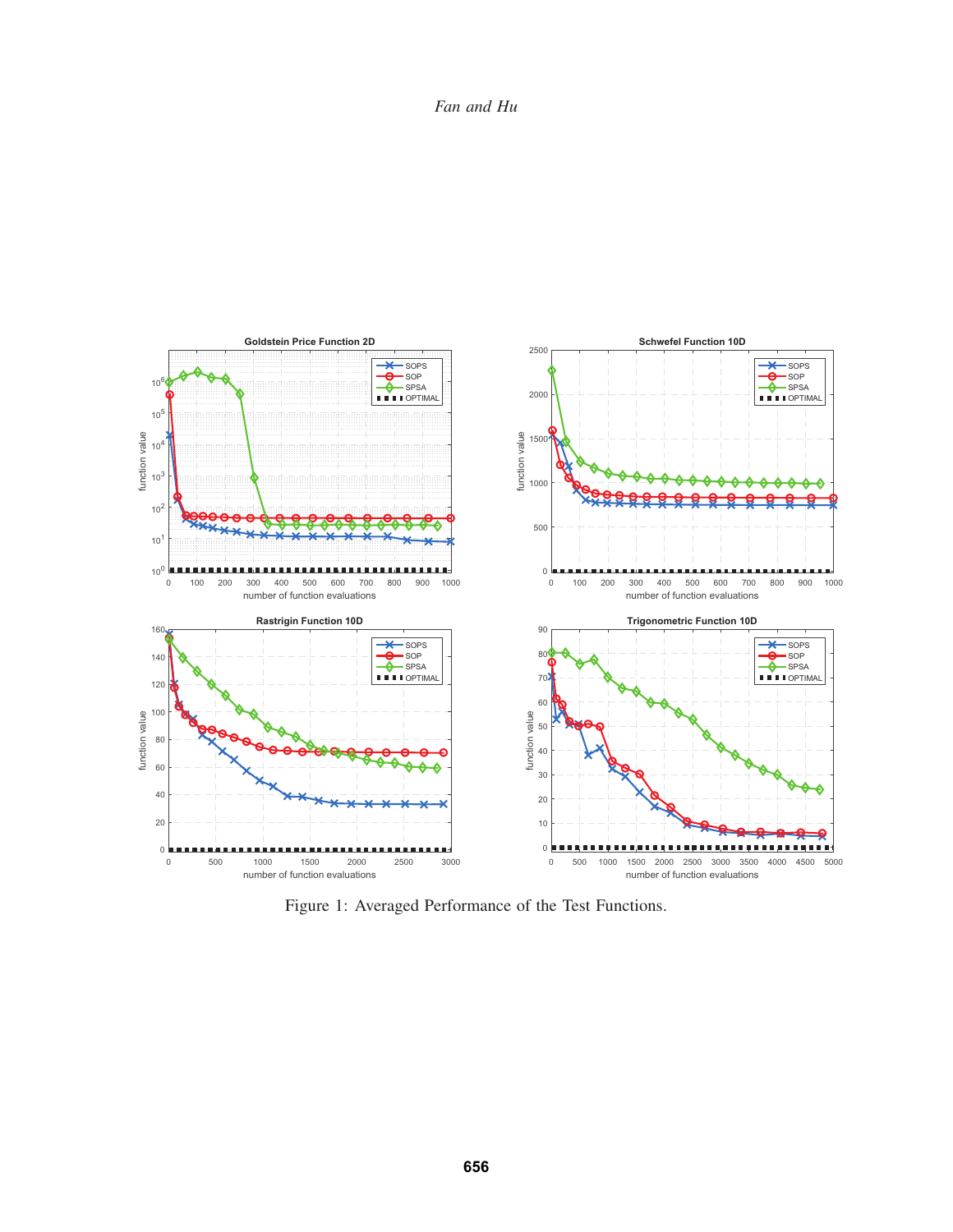### **REFERENCES**

- Alrefaei, M. H., and S. Andradóttir. 1999. "A Simulated Annealing Algorithm with Constant Temperature for Discrete Stochastic Optimization". *Management Science* 45:748–764.
- Andradóttir, S. 2014. "A Review of Random Search Methods". In *Handbook of Simulation Optimization*, edited by M. C. Fu, International Series in Operations Research and Management Science, 277–292. Springer.
- Andradottir, S., and A. A. Prudius. 2010. "Adaptive Random Search for Continuous Simulation Optimiza- ´ tion". *Naval Research Logistics* 57:583–604.
- Bishop, C. M. 1995. *Neural Networks for Pattern Recognition*. New York, NY, USA: Oxford University Press, Inc.
- Chang, K.-H., L. J. Hong, and H. Wan. 2013. "Stochastic Trust-Region Response-Surface Method (STRONG)-A New Response-Surface Framework for Simulation Optimization". *INFORMS Journal on Computing* 25:230–243.
- Gutmann, H.-M. 2001. "A Radial Basis Function Method For Global Optimization". *Journal of Global Optimization* 19:201–227.
- Hong, L. J., and B. L. Nelson. 2006. "Discrete Optimization via Simulation Using COMPASS". *Operations Research* 54:115–129.
- Hu, J. 2014. "Model-Based Stochastic Search Methods". In *Handbook of Simulation Optimization*, edited by M. C. Fu, International Series in Operations Research and Management Science, 319–340. Springer.
- Hu, J., M. C. Fu, and S. I. Marcus. 2008. "A Model Reference Adaptive Search Method for Stochastic Global Optimization". *Communications in Information and Systems* 8:245–276.
- Hu, J., P. Hu, and H. S. Chang. 2012. "A Stochastic Approximation Framework for a Class of Randomized Optimization Algorithms". *IEEE Transactions on Automatic Control* 57:165–178.
- Huang, D., T. Allen, W. Notz, and N. Zeng. 2006. "Global Optimization of Stochastic Black-box Systems via Sequential Kriging Meta-models". *Journal of Global Optimization* 34:441–466.
- Jones, D., M. Schonlau, and W. Welch. 1998. "Efficient Global Optimization of Expensive Black-box Functions". *Journal of Global Optimization* 13:455–492.
- Kleijnen, J. P. 2014. "Response Surface Methodology". In *Handbook of Simulation Optimization*, edited by M. C. Fu, International Series in Operations Research and Management Science, 81–104. Springer.
- Nakayama, H., M. Arakawa, and R. Sasaki. 2002. "Simulation-based Optimization Using Computational Intelligence". *Optimization and Engineering* 3:201–214.
- Regis, R., and C. Shoemaker. 2007. "Improved Strategies For Radial Basis Function Methods For Global Optimization". *Journal of Global Optimization* 37:113–135.
- Rubinstein, R. Y., and D. P. Kroese. 2004. *The Cross Entropy Method: A Unified Approach To Combinatorial Optimization, Monte-carlo Simulation (Information Science and Statistics)*. Secaucus, NJ, USA: Springer-Verlag New York, Inc.
- Shi, L., and S. Ólafsson. 2000. "Nested Partitions Method for Stochastic Optimization". *Methodology And Computing In Applied Probability* 2:271–291.
- Smith, R. L. 1984. "Efficient Monte Carlo Procedures for Generating Points Uniformly Distributed Over Bounded Regions". *Operations Research* 32:1296–1308.
- Sóbester, A., S.J.Leary, and A. Keane. 2005. "On the Design of Optimization Strategies Based On Global Response Surface Approximation Model". *Journal of Global Optimization* 33:31–59.
- Spall, J. C. 1992. "Multivariate Stochastic Approximation Using a Simultaneous Perturbation Gradient Approximation". *IEEE Transactions on Automatic Control* 37:332–341.
- Xu, J., B. L. Nelson, and J. L. Hong. 2010. "Industrial Strength COMPASS: A Comprehensive Algorithm and Software for Optimization via Simulation". *ACM Transactions on Modeling and Computer Simulation* 20:3:1–3:29.
- Yan, D., and H. Mukai. 1992. "Stochastic Discrete Optimization". *SIAM Journal on Control and Optimization* 30:594–612.